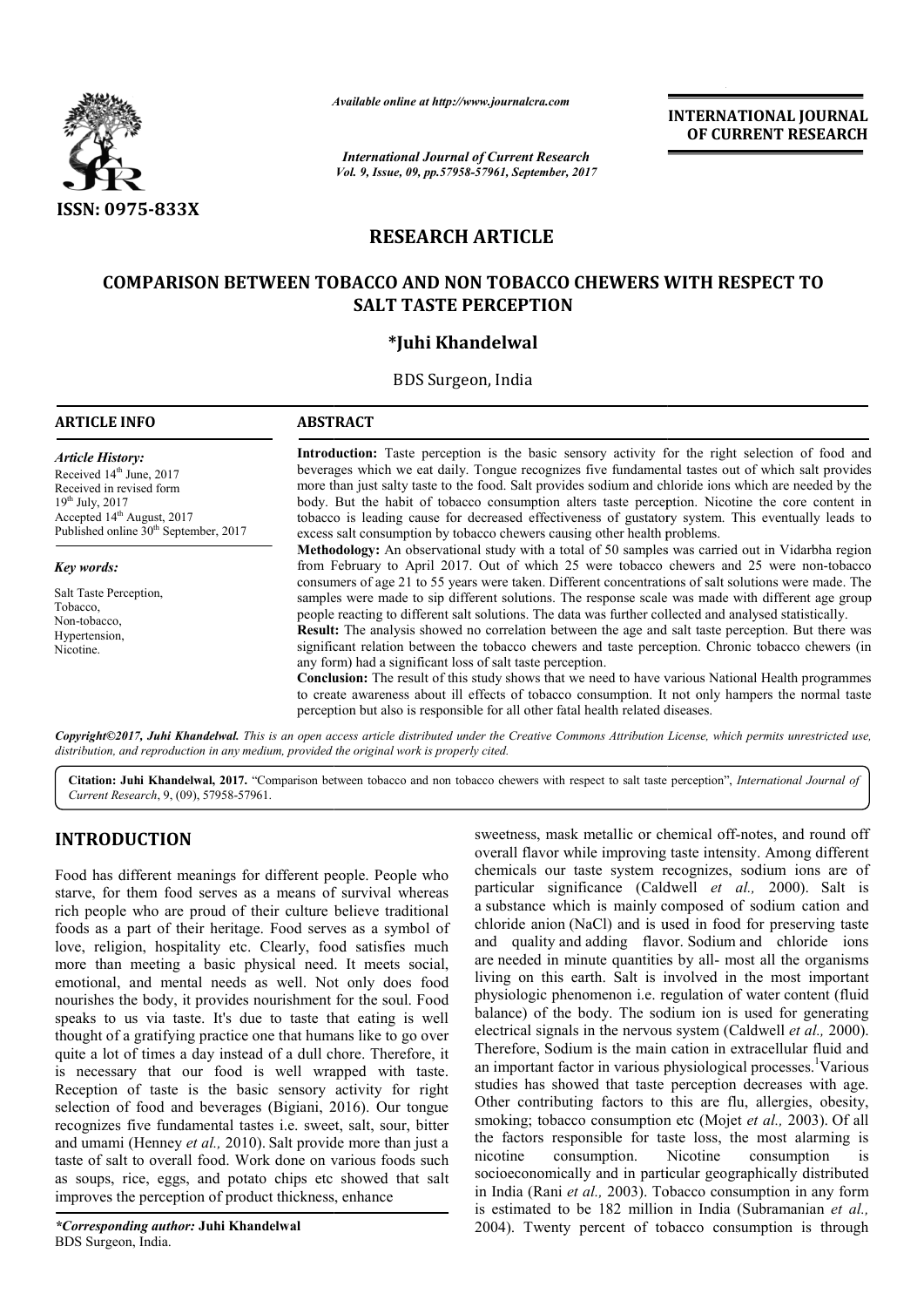cigarette smoking and the rest through chewing (pan, masala, gutka, and mishri). Ten per 100 are the estimated annual rate of oral malignancy in men regardless of how it is consumed. Nicotine is the core content in any form of tobacco, either being smoked or non- smoked is a leading cause for decreased effectiveness of gustatory system to detect salt in foodstuffs. Due to this, smokers tend to ingest saltier food than nonsmokers. But consuming salt beyond the physiological needs affect the extracellular fluid volume and blood pressure giving rise to hypertension (Rani *et al.,* 2003; Subramanian *et al.,*  2004). Hypertension is an important risk factor for numerous cardiovascular diseases including coronary heart disease, stroke, cardiac failure renal disease etc. Recommendations to prevent hypertension include low sodium diet and avoiding factors, such as smoking and tobacco chewing that may interfere with salt perception by taste system. Hence the aim of our study is to analyse salt taste perception varying with age in tobacco and non tobacco chewers.

### **MATERIALS AND METHODS**

Observational study was carried out in the department of public health dentistry in Vidarbha region in which a total of 50 samples were selected out of which 25 were smokers and 25 were non smokers within age group of 20 to 55years.The study was carried out for the duration of 2 months i.e. February to April 2017. The study was carried out after approval of ethical committee. The subjects selected were essentially smokers who have been smoking for a minimum duration of 2 years, ruling out underlying medical conditions. Age groups between 21 years to 55 years were included in the study keeping out severely geriatric patients and adolescents. Prior to the commencement of the study subjects were explained about the procedure before the informed consent was taken. Step by step procedure was carried out by the interviewer in which he/she collected the data. First the interviewer explained the procedure to the patients who then gave their responses to the interviewer. After which, interviewer entered the responses.

Concentrations were prepared using electronic weighing machine by dissolving (0.58gm=0.01M, 10.5gms=0.18M, 18.7gms=0.32M, 32.75gms=0.56M, 58.44gms=1M) in 1 litre of commercialised packaged distilled water of which 5 different concentrations of NaCl were taken in small dropper bottles. Firstly, subjects were asked to rinse the mouth with distilled water so as to avoid any discrepancies. Starting from the lowest concentrations and then moving towards higher, the subjects were asked to sip the solution of different concentration with in-between rinsing the mouth with distilled water and the responses were recorded accordingly. The response scale consisted of preliminary smokers or non smokers of different age groups who reacted differently with different molar concentrations of NaCl. The different concentrations of NaCl used were 0.01 moles, 0.18 moles, 0.32 moles, 0.56moles and 1 mole. The collected data was tabulated in excel sheet version 2010 and the edited data was analysed statistically into the Statistical Package of Social Science Software(SPSS) version 11.5 for statistical analysis using descriptive statistics and chi square test. The level of significant difference was set at <0.05.

### **RESULTS**

Table1 illustrated that the 8(88.9%) chewers responded to high perception and 24(58.5%) non chewers responded to low perception. The p value is 0.010.The odds ratio signifies that out of total chewers 41.5% have about 11 times more risk of low salt perception. Table 2 illustrated that 16(94.1%) subjects chewing tobacco for duration of 1-10 years responded to low perception and 3(37.5%) subjects chewing tobacco for duration of 11-20 years responded to high perception. The p value is 0.044.The odds ratio signifies that out of total chewers 5.9% have 9.6 times more risk of low salt perception. Table 3 stated that 9(64.3%) non chewers belong to the age group of 31-35 yrs and chewers  $10(66.7%)$  and  $4(66.7%)$  belongs to the age group of 20-25 yrs and 36-40 years respectively. The p value is 0.253.

|  |  |  |  |  | Table 1. Comparison between chewers and non chewers with reference to taste perception |  |  |
|--|--|--|--|--|----------------------------------------------------------------------------------------|--|--|
|  |  |  |  |  |                                                                                        |  |  |

|             |                |      | Mole                   |      |       |          |            | 95% confidence interval |        |  |
|-------------|----------------|------|------------------------|------|-------|----------|------------|-------------------------|--------|--|
| Tobacco     | Low Perception |      | <b>High Perception</b> |      |       | p Value  | Odds ratio | Lower                   | Upper  |  |
|             | n              | $\%$ | n                      | $\%$ |       |          |            |                         |        |  |
| Non chewers | 24             | 58.5 |                        | 11.1 | 6.640 | $0.010*$ | 11 294     | .290                    | 98.889 |  |
| Chewers     |                | 41.5 |                        | 88.9 |       |          |            |                         |        |  |
| Total       | 41             | 100  | Q                      | 100  |       |          |            |                         |        |  |

| Table 2. Comparison between the tobacco chewers with reference to duration of chewing |  |
|---------------------------------------------------------------------------------------|--|
|                                                                                       |  |

| Tobacco         | Mole           |               |                 |               |       |          | Odds ratio | 95% confidence interval |         |  |  |
|-----------------|----------------|---------------|-----------------|---------------|-------|----------|------------|-------------------------|---------|--|--|
|                 | Low perception |               | High perception |               | χ     | p value  |            |                         |         |  |  |
| <b>DURATION</b> |                |               |                 |               |       |          |            | lower                   | Upper   |  |  |
|                 | n              | $\frac{0}{0}$ | n               | $\frac{0}{0}$ |       |          |            |                         |         |  |  |
| $1-10$ years    | 16             | 94.1          |                 | 62.5          | 4.046 | $0.044*$ | 9.600      | 0.807                   | 114.173 |  |  |
| $11-20$ years   |                | 5.9           |                 | 37.5          |       |          |            |                         |         |  |  |
| Total           | 17             | 100.0         | 8               | 100.0         |       |          |            |                         |         |  |  |

|  |  |  |  |  | Table 3. Comparison between chewers and non-chewers with reference to age |  |  |  |  |
|--|--|--|--|--|---------------------------------------------------------------------------|--|--|--|--|
|--|--|--|--|--|---------------------------------------------------------------------------|--|--|--|--|

|         |             |    |                                                                  | χ2 | p value |    |               |   |               |       |           |
|---------|-------------|----|------------------------------------------------------------------|----|---------|----|---------------|---|---------------|-------|-----------|
|         |             |    | $20-25$ years<br>$26-30$ vears<br>$31-35$ years<br>$36-40$ years |    |         |    |               |   |               |       |           |
| Tobacco |             | n  | $\frac{0}{0}$                                                    | n  | $\%$    | n  | $\frac{0}{0}$ | n | $\frac{0}{0}$ | lower | upper     |
|         | Non chewers |    | 33.3                                                             |    | 60      |    | 64.3          |   | 33.3          |       |           |
|         | chewers     | 10 | 66.7                                                             |    | 40      |    | 35.7          | 4 | 66.7          | 4.076 | $0.253^*$ |
| Total   |             | 15 | 100.0                                                            |    | 100     | 14 | 100           | h | 100           |       |           |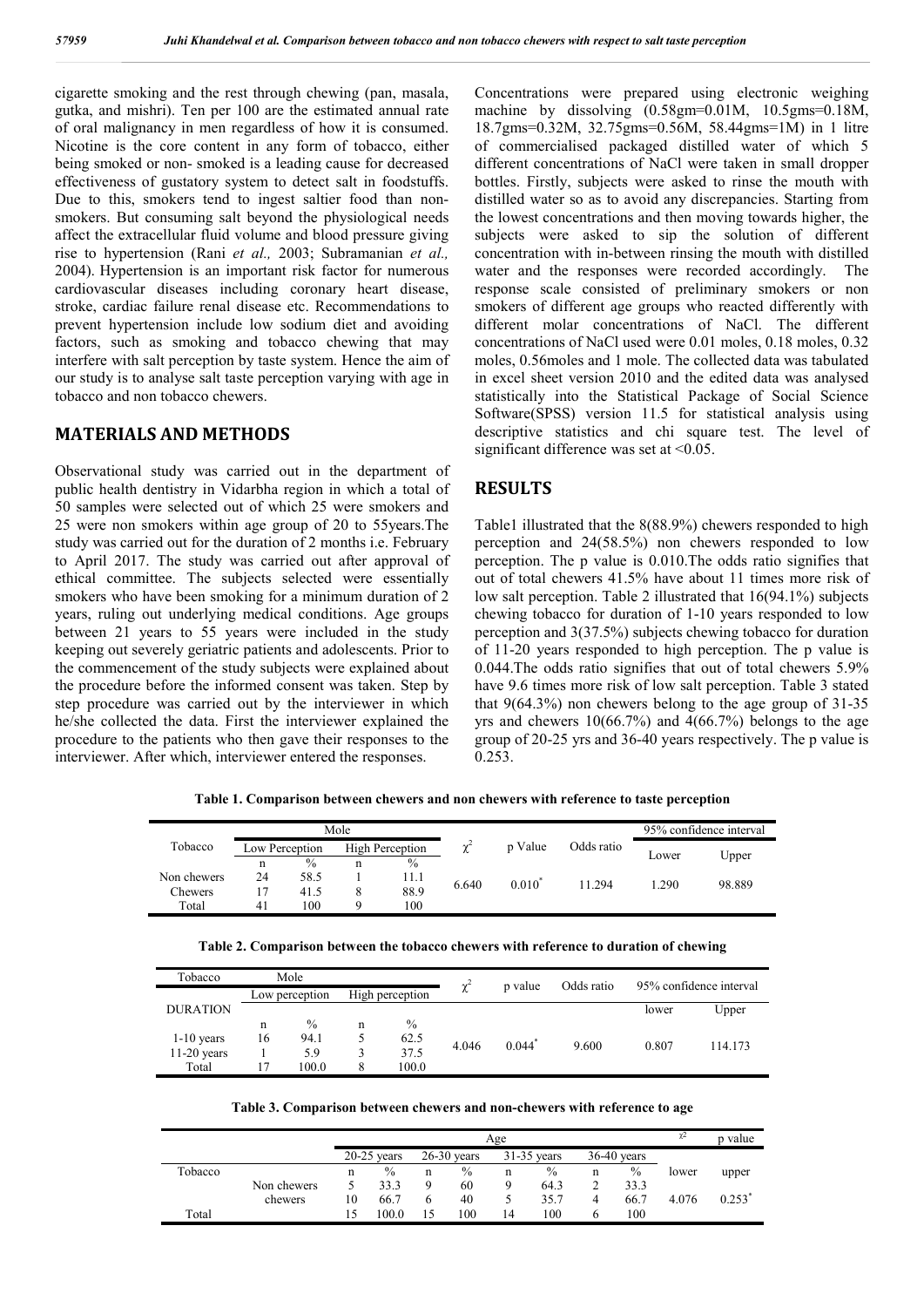### **DISCUSSION**

Among the world's most populated countries India occupy 2<sup>nd</sup> rank in demographics. India is a land with literacy rate of 74.04% according to 2011 census considering variations across states and gender (Shah, 2013). National family health survey conducted in 1998-99 by S V Subramanian, Shailen Nandy came up with the results showing strong association between individual's socio-cultural characteristics and consumption of tobacco (Subramanian *et al.,* 2004). Consumption of tobacco was markedly higher in low economic strata, less educated, scheduled tribes and scheduled caste populations. In India, half of all the cancers in men and one fourth in women are caused due to consumption of tobacco either in smoked or smokeless form (Rani *et al.,* 2003). Apart from cancers other severely affecting physiological conditions such as taste perception loss, hypertension, hormonal, central nervous and behavioural systems are the victims of taking nicotine. Albertino Bigiani (2015-2016) recognized tobacco as an agent that lowers the efficacy of gustatory system especially salt taste imparted by (NaCl) of which sodium ion is responsible for saltiness and Chloride ion plays a modulatory role. Electrophysiological analysis showed that exposure of nicotine for long duration levelled down the ion current carried out by the Epithelial Sodium Channel (ENaC), the sodium receptors explaining the reason for adding more salt when flavouring the foods (Bigiani, 2010). As a consequence, daily requirement of the salt exceeds the FDA recommended value of not more than 2300mg per day (Rani *et al.,* 2003).

This study was done to analyse salt taste perception varying with age in tobacco and non tobacco chewers/smokers. It is important to address the ill effects of consuming nicotine though adversity varies with age, physiologic build, environment etc. Chronic administration of nicotine which inhibit the activity of ENaC results in loss of salt taste perception and thus 8 chewers have responded on high perception of salt (88.9%) whereas 1 non chewers responded on high perception i.e. 11.1%. In a study conducted by Albertino Bigiani of Italy in 2015-2016 concluded that long consumption of nicotine affects salt receptors and thus tobacco chewers tend to add more salt to their diet (Bigiani, 2016). Sodium ion functions to regulate extracellular fluid balance and volume, therefore blood pressure. Increase intake of dietary sodium contributes to increase in the systolic blood pressure (Sung, 2014). Hypertension is the key factor for numerous cardiovascular diseases including coronary heart disease, cardiac failure and end stage renal disease. Thus, tobacco may concur to worsen hypertension by acting on salt perception, i.e. by reducing the efficacy of the taste system (Rani *et al.,* 2003). As per the result 17 chewers and 24 non chewers responded to low perceptions (Table-1). Consumption of nicotine for a small duration didn't show any significant changes in taste perception on the contrary chronic use of tobacco has ended up in loss of taste perception. In this study duration of exposure to nicotine played an important role. A specific time period is required for nicotine to alter the ion current of ENaC receptor. The chewers who were taking tobacco for less than 2 years responded to salt taste even at lower concentrations. There exist a direct relationship between duration of nicotine intake and the loss of taste sensation, especially for salt. According to the study, out of twenty five tobacco consumers 16 subjects accounting to 94.1% who have been taking tobacco for  $1 - 10$  years have lower perception whereas only one subject corresponding to 5.9% responded to low perception. Statistical analysis concluded that subjects who were exposed to nicotine for long run have ended up in loss of taste sensation indeed they added more salt to their diet resulting in conditions like hypertension, cerebrovascular disease and even more fatal situations like renal failure (Meneton *et al.,* 2005) (Table-2). Aging process in human is accompanied by loss in sensory functioning and neural efficiency (Kremer *et al.,* 2005). Another important factor which was included in the study was how taste perception alters with advancing age. Numerous studies shows that taste perception changes in geriatric population but these studies were confined either in perceptual aspects such as suprathreshold, threshold intensities or preferences or by the medium in which substances were dissolved (Mojet *et al.,*  2003) Little and Brinner, 1984 found that alteration in salt taste perception is because of change in salivary composition (Kremer *et al.,* 2005)(Table 3)

Murphy *et al.* in the year 1991 conducted a study to find out the co relation between taste and olfactory perception which summarised that young individuals use their smelling senses to rate taste intensities and perceptions on the contrary elders are less able to detect taste because of deterioration in olfactory acuity (Savic and Berglund, 2000). Therefore, intensity and perception discrimination are resistant to effect of aging. It is of utmost importance to restore sodium sensitivity in nicotine consumers. A failure to do so may result in more fatal health issues in both the young as well as old population (Bachmanov and Beauchamp, 2007). Perception of sodium taste in humans is because of two very important components namely amiloride-sensitive (ENaC-mediated) and amiloride-insenstive (Sollai *et al.,* 2017; Bigiani, 2015). Any failure in these components or reduced number of ENaC leads to loss of salt taste perception. Sensitivity of sodium to taste cells exposed to nicotine for long duration can be enhanced by accelerating the activity of residual ENaCs. Various substances act like positive modulators for these channels such as amino acids arginine and lysine enhances ion currents through ENaC. Amino acids, arginine and lysine are expressed in Xenopus oocytes thereby make salt taste perception better in tobacco chewers. Therefore, adding appropriate modulator of ENaCs to table salt possibly correct the sensory deficit in salt taste perception (Bigiani, 2016).

#### **Conclusion**

The result of this study focuses on the need to have numerous national programmes to improve health of the people living in rural setup, especially in lower socioeconomic sections. The agenda should cover effective interventions to control usage of nicotine. Apart from loss of taste sensation other fatal diseases can occur affecting all the vital organs of the body. The burden of diseases will double if we fail to improve health related issues caused by tobacco.

### **REFERENCES**

- Bachmanov, A.A. and Beauchamp, K.G. 2007. Taste Receptor Genes. *Annu Rev Nutr.,* 27:389–414.
- Bigiani, A. 2015. Amiloride-Sensitive sodium currents in fingiform taste cells of rats chronically exposed to nicotine. *Neuroscience*, 284, 180–191.
- Bigiani, A. 2016. Nicotine and the taste allure for salty food. *Science Proceedings,* 3:1133-1138.